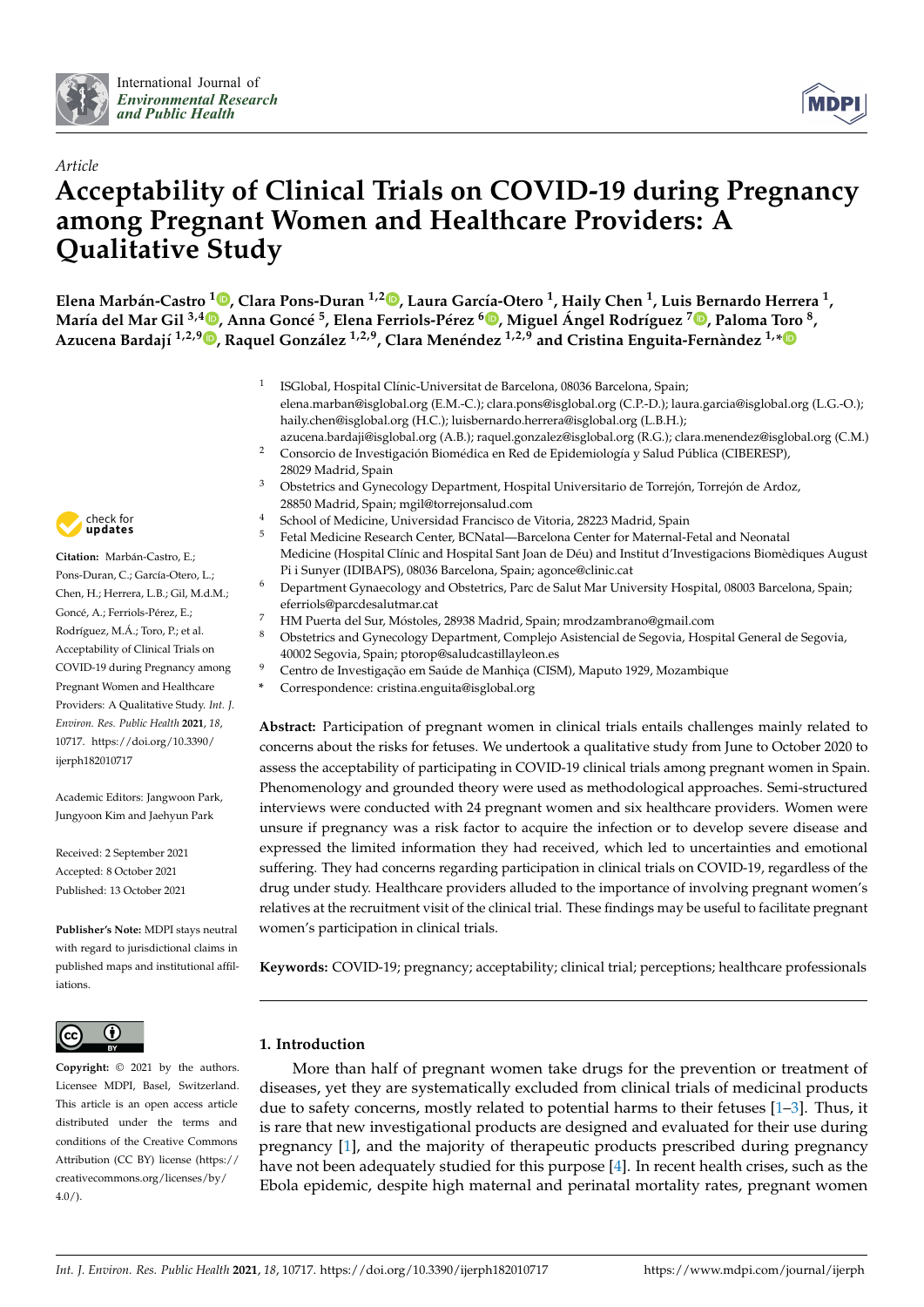were excluded from drug and vaccine trials [\[5,](#page-12-3)[6\]](#page-12-4). Similarly, this was the case during the Zika virus (ZIKV) epidemic despite the consequences of infection for maternal and child health [\[4,](#page-12-2)[7–](#page-12-5)[9\]](#page-12-6). Since results from studies conducted in non-pregnant populations cannot be directly extrapolated to pregnant women, researchers have advocated for the inclusion of pregnant and lactating women in drug and vaccine trials during the COVID-19 pandemic [\[1,](#page-12-0)[2,](#page-12-7)[10–](#page-12-8)[15\]](#page-12-9). However, by July 2020, only 40 out of the 5492 registered studies on COVID-19 included pregnant women. From those 40 studies, only 5 of them were randomized controlled trials designed to evaluate treatments in pregnant women with COVID-19 [\[16\]](#page-12-10).

Acceptance of participation in clinical trials and adherence to interventions is generally challenging. Enrolment of participants may be hindered by hesitancy on the safety of taking a new medicinal product, a lack of interest or distrust in the research, or discomfort from having extra appointments [\[17\]](#page-12-11). Clinical trials involving pregnant women face additional enrolment and engagement challenges, such as a greater reluctance in taking any drug during gestation and perceived potential negative consequences on fetuses [\[18,](#page-12-12)[19\]](#page-12-13). Some of the factors influencing pregnant women's decisions to participate in a clinical trial might be a perceived personal benefit, quality of the information received, including communication on the risks and potential complications, the role of relatives in the decision-making process, the perceived voluntariness, uncertainties due to randomization as part of the research design, and unwillingness to take the study medication [\[19](#page-12-13)[–22\]](#page-13-0). A qualitative study about the acceptability of a hypothetical ZIKV vaccine showed that women who had had a previous ZIKV infection during pregnancy hesitated to participate in a clinical trial; however, they would accept vaccination once the vaccine was commercialized [\[23\]](#page-13-1).

The limited number of clinical trials on investigational medicinal products for COVID-19 treatment and prevention during pregnancy highlights the need to engage pregnant women in research to develop evidence-based recommendations [\[11\]](#page-12-14). Yet, efforts to understand pregnant women's experiences regarding their participation in clinical trials should also be encouraged [\[21\]](#page-13-2). Furthermore, it is known that enrolment of pregnant women in clinical research can be influenced by perceptions and experiences of clinicians and healthcare providers delivering maternal healthcare; thus, examining their views on this issue should also be considered [\[24](#page-13-3)[,25\]](#page-13-4).

The objective of this study was to assess the acceptability of participating in a hypothetical clinical trial on COVID-19 during pregnancy. We explored perceptions on the risks for SARS-CoV-2 infection and severity of COVID-19 disease, as well as barriers and facilitators to participate in a COVID-19 clinical trial among pregnant women and healthcare providers to help improve strategies for engagement of pregnant women in clinical trials. The study may contribute to the understanding of the impact of COVID-19 on women pregnant during the pandemic.

# **2. Materials and Methods**

#### *2.1. Study Design and Population*

This was a qualitative study based on phenomenology (methodological approach to understand first-hand experiences) [\[26\]](#page-13-5), and grounded theory (inductive approach to analyze data, where theoretical generalizations emerge from it) [\[27\]](#page-13-6). The study design was informed by a definition of acceptability referred to as "a multifaceted construct that reflects the extent to which people delivering or receiving a healthcare intervention consider it to be appropriate, based on anticipated or experienced cognitive and emotional responses to the intervention" [\[28\]](#page-13-7). The study was conducted in Spain, between July and October 2020, within the frame of a clinical trial assessing the efficacy of hydroxychloroquine (HCQ) in preventing SARS-Cov-2 infection and severity of COVID-19 during pregnancy and postpartum [\[29\]](#page-13-8). The study was performed at the end of the first COVID-19 pandemic wave and the beginning of the second wave in the country.

Study participants were pregnant women and healthcare providers who attended pregnant women. Inclusion criteria for pregnant women were defined as being pregnant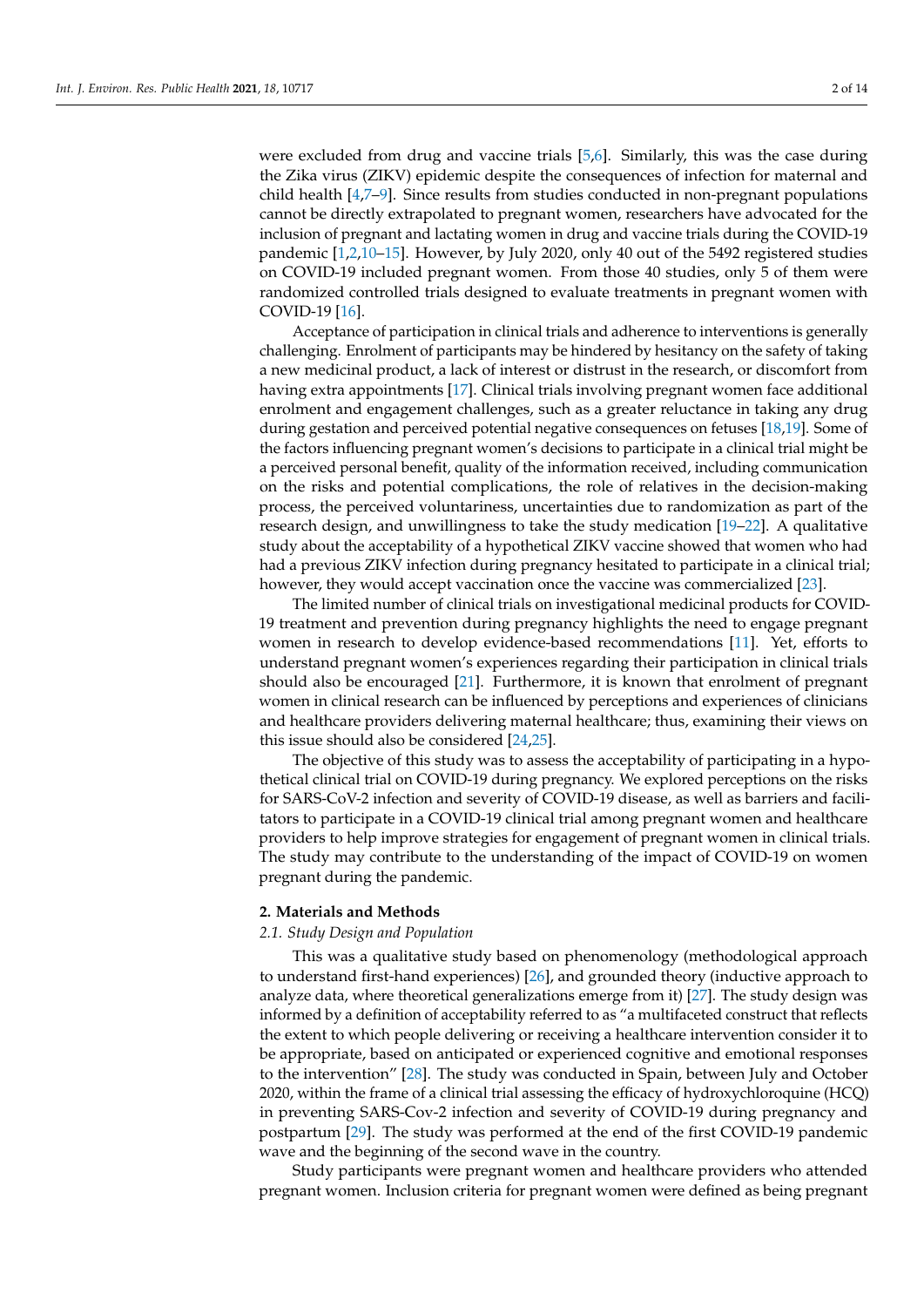and willing to be interviewed, regardless of their eligibility to participate in the abovementioned clinical trial. Invited healthcare providers included both medical doctors and nurses working at the Obstetrics and Gynaecology Departments of study hospitals. Study participants were mainly identified from four out of the nine hospitals participating in the clinical trial in Barcelona (Hospital Clínic de Barcelona, and Hospital del Mar) and Madrid (Hospital Universitario de Torrejón de Ardoz, and HM Puerta del Sur, Móstoles); participation in the clinical trial was not a requirement for inclusion in the interviews. Initial sampling was purposive, and snowball sampling was also applied to interview other pregnant women who were not necessarily attending study hospitals. In addition, convenience sampling was applied to facilitate access to women willing to be interviewed. The sample size was defined based on a saturation point whereby all themes had been thoroughly explored and no new themes were emerging in subsequent interviews [\[26,](#page-13-5)[27,](#page-13-6)[30\]](#page-13-9).

#### *2.2. Data Collection*

Data were collected through semi-structured interviews and field notes from interviewers [\[27\]](#page-13-6). The design of the questions' guide was based on three topics of interest, namely, (1) *knowledge about SARS-CoV-2 infection and COVID-19*, (2) *lived experience of the pandemic during pregnancy*, and (3) *women's understanding and hypothetical participation in clinical trials*. The topic guide was pilot-tested to check the interviewing style and approach (see Supplementary Materials). Interviews were performed in Spanish or Catalan and lasted approximately 20–40 min each. Before the interview took place, sociodemographic information from participants was collected and registered in an Excel sheet. Two researchers performed the interviews (E.M.-C. and C.E.-F.). Each interview was performed by one of the researchers and coded by the other researcher to gather more detailed and in-depth information. All interviews were carried out remotely by video call through online platforms or phone calls, according to participants' preference, and at the time chosen by them. All interviews were audio-recorded, and notes were taken. Researchers regularly discussed key findings, difficulties, and any changes to the data-collection guides according to emerging data. All participants seemed comfortable during the interviews, willing to share their experiences, and participate in-depth in the discussions.

#### *2.3. Data Analysis*

Audio recordings were summarized, and particular pieces related to the topics of interest were transcribed verbatim by the interviewers. Thematic analysis was performed, and data were manually coded. An initial coding frame was developed based on themes arising from the analyses of the first transcripts using open and inductive coding. Then, consensus on codes and emerging themes were reached between two investigators (E.M.-C. and C.E.-F.). A final coding frame was agreed upon, and themes and categories were grouped with verbatim quotes. This article has been prepared as per reporting standards set forth in the SRQR guidelines for reporting qualitative studies [\[31\]](#page-13-10) (see Supplementary Materials).

#### *2.4. Ethical Considerations*

Ethical approval for the study was granted by the Ethics Review Committee of the HCB, Barcelona, Spain (Reg. No. HCB/2020/0382). The study was conducted in accordance with the Good Clinical Practice Guidelines and under the provisions of the Declaration of Helsinki and local rules and regulations. Participants gave oral consent for interviews and audio recording [\[32\]](#page-13-11). Their oral permissions were also audio-recorded before the interview began. All names and other personal identifiers in the transcripts were deleted to guarantee subject anonymity.

# **3. Results**

Women's acceptability to participate in a COVID-19 clinical trial during pregnancy included different themes that emerged from the interviews conducted with pregnant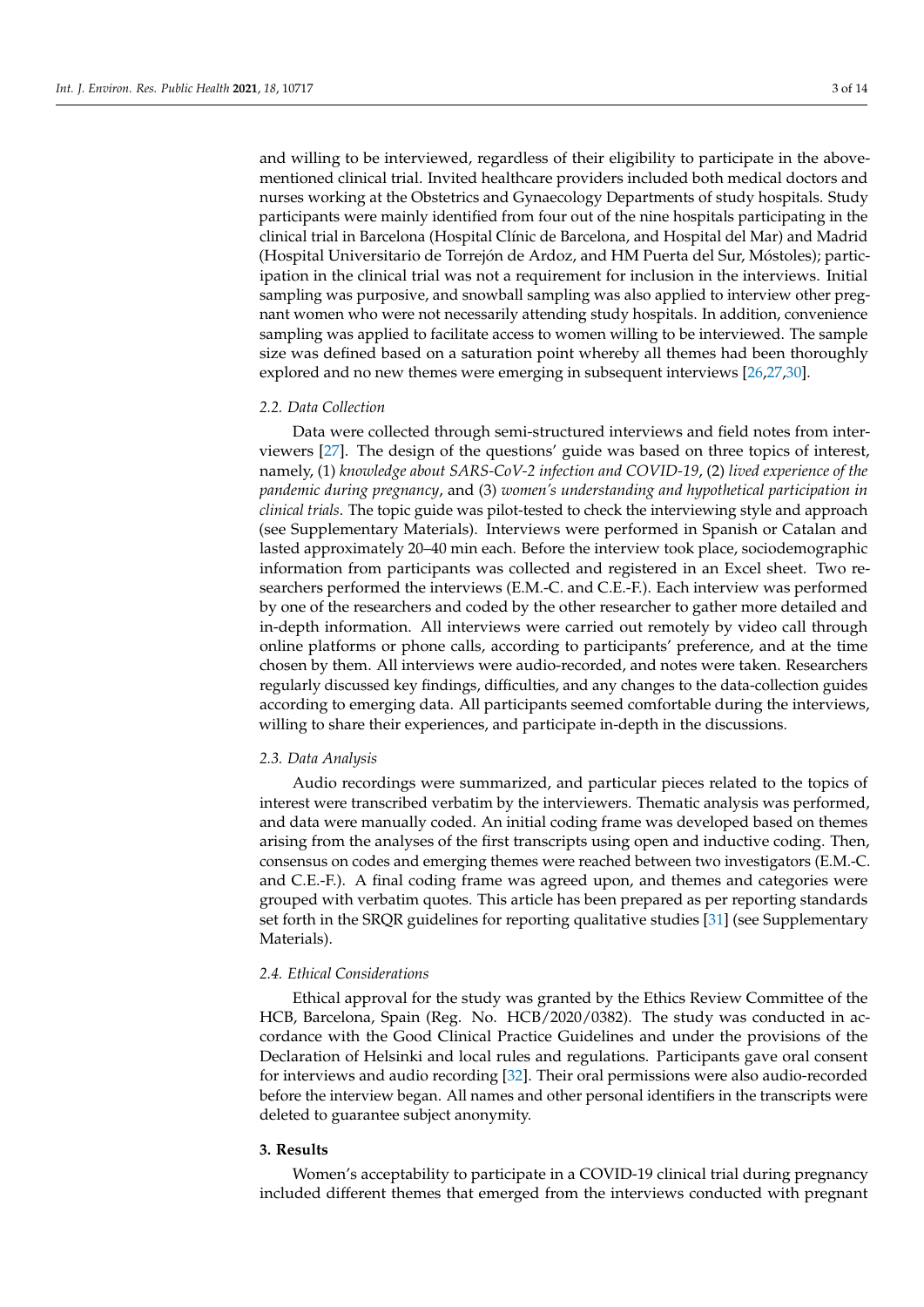Γ Ī women and healthcare workers, such as: *knowledge and uncertainties about COVID-19 and pregnancy, perceptions of disease severity and vulnerability, pregnant women's emotional state during the pandemic*, and *barriers and facilitators to trial participation*.

# *3.1. Participants Characteristics*

A total of 30 participants were included in the interviews, 24 pregnant women and 6 healthcare workers. Six women self-reported to have had COVID-19 during pregnancy, and one woman before pregnancy. Only one interviewee was participating in the clinical trial, and another one declined the invitation to participate. Sociodemographic characteristics of participants are presented in Table [1.](#page-3-0)

<span id="page-3-0"></span>

|                                       | Pregnant Women $(N = 24)$ |                      | Healthcare Professionals ( $N = 6$ ) |                      |
|---------------------------------------|---------------------------|----------------------|--------------------------------------|----------------------|
|                                       | $\boldsymbol{n}$          | $\frac{1}{\sqrt{6}}$ | $\boldsymbol{n}$                     | $\frac{1}{\sqrt{6}}$ |
| Characteristics                       |                           |                      |                                      |                      |
| Female                                | 24                        | 100                  | 5                                    | 83.3                 |
| Age (years)                           |                           |                      |                                      |                      |
| <25                                   | $\overline{0}$            | $\overline{0}$       | $\mathbf{1}$                         | 16.7                 |
| $25 - 30$                             | $\overline{2}$            | 8.3                  | $\mathbf{1}$                         | 16.7                 |
| $31 - 35$                             | 11                        | 45.8                 | $\theta$                             | $\boldsymbol{0}$     |
| $36 - 40$                             | $8\,$                     | 33.3                 | $\overline{2}$                       | 33.3                 |
| $>40$                                 | 3                         | 12.5                 | 3                                    | 50.0                 |
| Nationality                           |                           |                      |                                      |                      |
| Spanish                               | 21                        | 87.5                 | 5                                    | 83.3                 |
| <b>Brazilian</b>                      | $\mathbf{1}$              | 4.2                  | $\boldsymbol{0}$                     | $\boldsymbol{0}$     |
| Bolivian                              | $\mathbf{1}$              | 4.2                  | $\theta$                             | $\overline{0}$       |
| Peruvian                              | $\mathbf{1}$              | 4.2                  | $\theta$                             | $\boldsymbol{0}$     |
| Mexican                               | $\overline{0}$            | $\overline{0}$       | $\mathbf{1}$                         | 16.7                 |
| Education                             |                           |                      |                                      |                      |
| Primary                               | $\mathbf{1}$              | 4.2                  | $\boldsymbol{0}$                     | $\boldsymbol{0}$     |
| Secondary                             | $\boldsymbol{0}$          | $\boldsymbol{0}$     | $\boldsymbol{0}$                     | $\boldsymbol{0}$     |
| Practical training                    | $\overline{2}$            |                      | $\theta$                             | $\overline{0}$       |
| University                            | 19                        | 79.2                 | 6                                    | 100                  |
| Occupation                            |                           |                      |                                      |                      |
| Employed full-time                    | 15                        | 62.5                 | 6                                    | 100                  |
| Unemployed                            | 6                         | 25.0                 | $\theta$                             | $\mathbf{0}$         |
| Self-employed (freelance)             | $\mathbf{1}$              | 4.2                  | $\overline{0}$                       | $\mathbf{0}$         |
| Employed, currently on pregnancy      | $\overline{2}$            | 8.3                  | $\theta$                             | $\boldsymbol{0}$     |
| leave                                 |                           |                      |                                      |                      |
| Religion                              |                           |                      |                                      |                      |
| Christian                             | $\overline{2}$            | 12.5                 | $\mathbf{1}$                         | 16.7                 |
| None                                  | 21                        | 87.5                 | 5                                    | 83.3                 |
| <b>COVID-19 status</b>                |                           |                      |                                      |                      |
| COVID-19 confirmed infection          | 7                         | 29.2                 | 1                                    | 16.7                 |
| Close contact with a COVID-19 case    | $\overline{7}$            | 29.2                 | 5                                    | 83.3                 |
| Healthcare providers' characteristics |                           |                      |                                      |                      |
| Medical doctor                        |                           | <b>NA</b>            | 4                                    | 66.7                 |
| <b>Nurse</b>                          |                           | NA                   | $\overline{2}$                       | 33.3                 |
| Years working at health center        |                           |                      |                                      |                      |
| < 5                                   |                           | NA                   | $\overline{2}$                       | 33.3                 |
| 5 or more                             |                           | NA                   | 5                                    | 66.7                 |
|                                       |                           |                      |                                      |                      |

**Table 1.** Sociodemographic characteristics of participants in the interviews.

NA: Not applicable.

# *3.2. Knowledge and Uncertainties about COVID-19 and Pregnancy*

Concerning COVID-19 symptoms, modes of transmission, and potential treatments, pregnant women's general knowledge was similar to the information from the mainstream media. The majority of respondents mentioned the most common symptoms associated with COVID-19 disease (cough, fever, respiratory distress, fatigue, and loss of smell and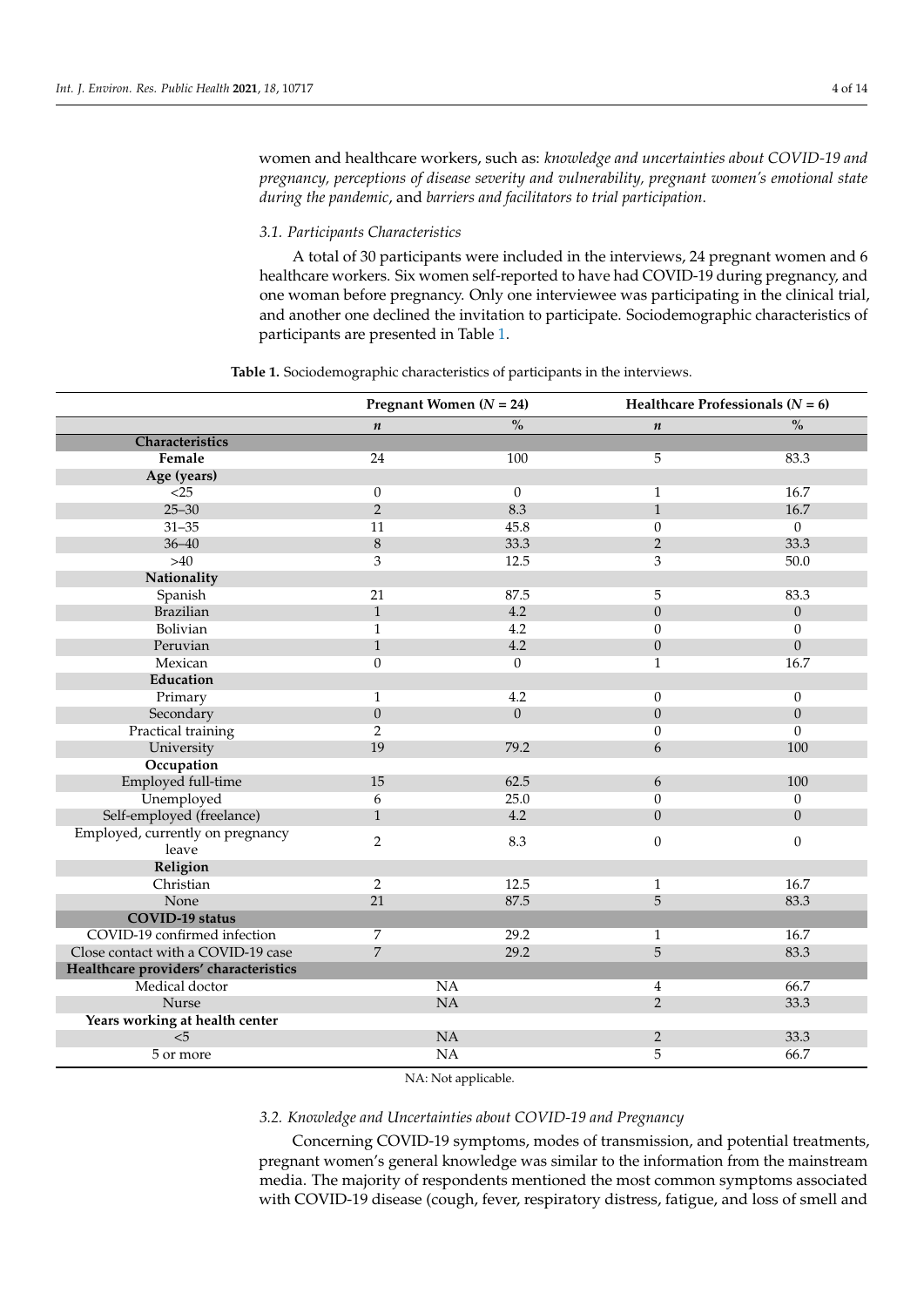taste). Women described symptoms of COVID-19 that were similar to those experienced by the general population, normally referred to as a flu-like disease. Knowledge of COVID-19 treatment options was limited.

The lack of an effective treatment for COVID-19 was recognized by the interviewed healthcare professionals. Pregnant women declared not to have heard of any effective drug to treat the infection. Some women mentioned to have heard about COVID-19-related drugs on the news. Interviewed women mentioned HCQ to be "the drug that Trump takes", the one causing "stock-outs in the USA", or "the drug not recommended to be used by the WHO", which led to negative perceptions of HCQ. Other participants mentioned that researchers are also using 'the drug for HIV/AIDS' to treat COVID-19.

*"The first thing I found when I searched for it [HCQ in Google] was 'The WHO discourages [its use]' (* . . . *). They are proposing to a pregnant woman one thing [participation in a clinical trial] that WHO is saying 'no'. I was a bit indignant"* (Pregnant woman, 43 years old).

Generally, women complained not having received detailed information about COVID-19 during pregnancy. Women doubted whether or not they were a vulnerable group for COVID-19 and whether or not they needed to take additional measures to prevent the infection.

*"I did not find any information [about COVID-19 and pregnancy] that seemed to be accurate or that could contribute with more information than this [information found in the media]"* (Pregnant woman, 27 years old).

The most common sources of information referred by participants were: (1) TV news; (2) social media; (3) search results on the internet; (4) counsel from healthcare professionals; (5) opinions from friends or relatives that worked in medical or scientific fields; and (6) information from other people, such as neighbors.

Women repeatedly stated to have received little and poor-quality information on COVID-19 in pregnancy during their routine maternity visits and that the limited frequency of in-person medical visits could have worsened this communication channel. The majority of women were unaware of the possibility of vertical transmission of SARS-CoV-2 virus; some women mentioned that they were aware of some cases of health problems in pregnancy that appeared on the news, but they were not sure if they were real. Some women affirmed that their concern on the possibility of vertical transmission and clinical manifestations in fetuses increased with increasing scientific evidence.

*"I know that* . . . *normally, it's a risk group [pregnant women], but I don't know to what extent it [COVID-19] could infect the fetus"* (Pregnant woman, 41 years old).

Uncertainties regarding COVID-19 information resulted in two different behavioral pathways: (1) some women looked for information on the disease and possible consequences for fetuses either on the internet and/or asking healthcare staff, as they believed that "to have information, reassures me"; or (2) stopped looking for information, since it was alarming and they were afraid to know the consequences (avoid reading news about pregnancy and/or COVID-19, etc.).

*"I didn't google for 'pregnancy and COVID what can happen', because then maybe I would be scared* . . . *of not even wanting to go out from home"* (Pregnant woman, 35 years old).

#### *3.3. Perceptions of Disease Severity and Vulnerability*

The limited information received on COVID-19 in pregnancy led to misconceptions in the way women perceived risks regarding the infection. Some women were convinced that given the unavailability of treatments, they could suffer severe COVID-19. However, other women mentioned that the risk of contracting the infection and/or developing severe symptoms was lower in pregnancy due to the fact that pregnant women are generally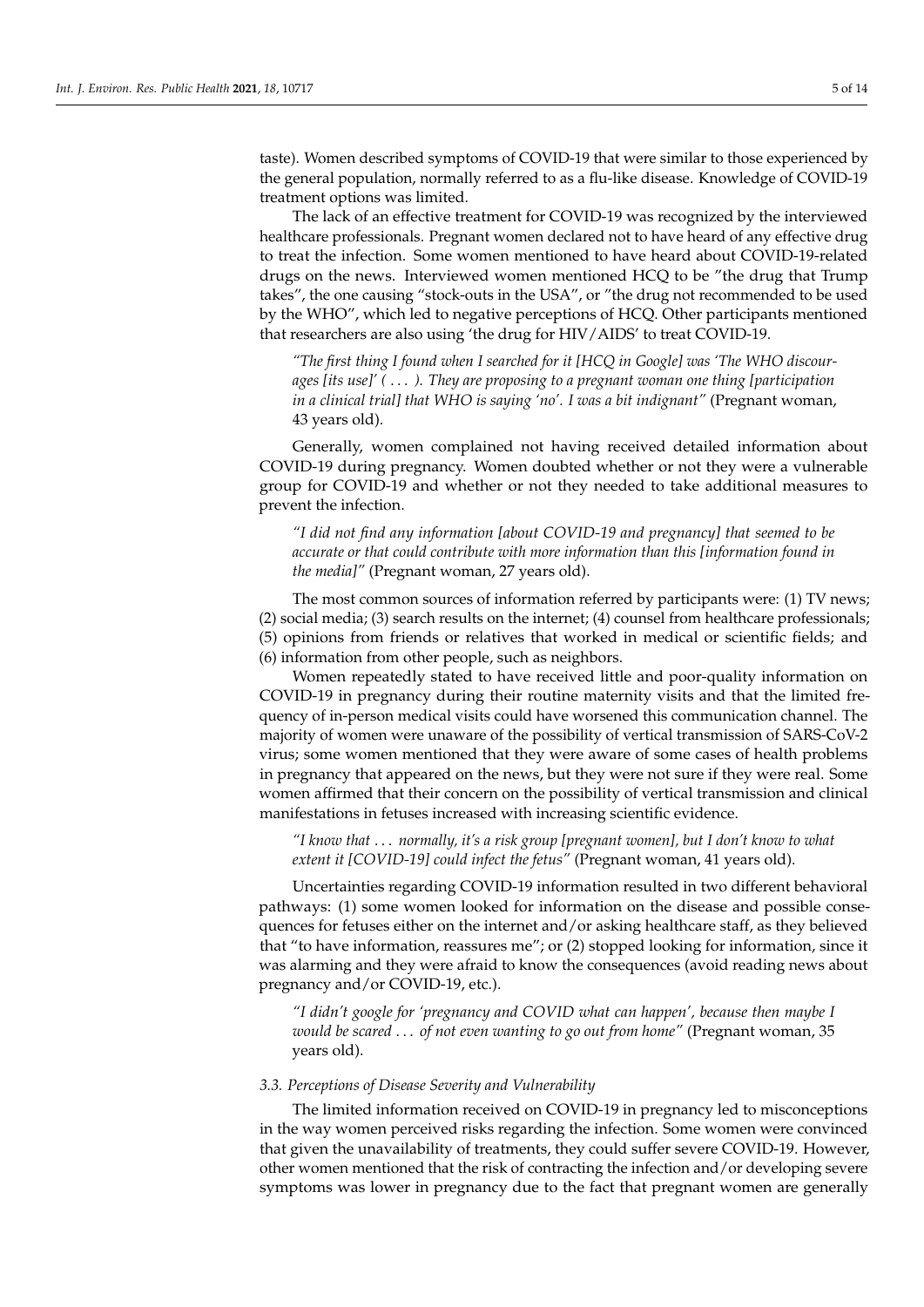young, have more regular medical check-ups, generally take more preventive measures, and have a stronger immune system.

# *"I read that it [COVID-19] affects pregnant women the same as other people* . . . *there's not a higher risk [among pregnant women]"* (Pregnant woman, 43 years old).

Two women mentioned that the main risk of COVID-19 during pregnancy was not the infection itself but the lack of treatments for them once infected. Despite this, this reasoning was not identified among their arguments for considering their potential participation in a COVID-19 clinical trial.

Some women disliked being labeled as "vulnerable" for being pregnant. Additionally, some participants mentioned that despite being considered as a "vulnerable group", no clear actions were taken accordingly. Thus, this "label" was perceived as not translated into specific recommendations to prevent the infection and deconfinement-specific measures, as was the case for children and the elderly during the de-escalation plan established after lockdown by the Ministry of Health in Spain.

# *3.4. Pregnant Women's Emotional State during the COVID-19 Pandemic*

Pregnant women's emotional state during the pandemic emerged as a relevant theme to further understand the decision-making process concerning participation in COVID-19 trials during pregnancy. Most women affirmed that they had experienced fear for the unknown, for upcoming COVID-19 outbreaks in case they still are pregnant, and on the effects on their children. They mentioned they have felt lonely since medical protocols obliged them to attend routine antenatal care visits without their partners. Two out of the six women diagnosed with COVID-19 mentioned having felt left apart and even suffered social stigma. Women's accounts were also mirrored in healthcare providers' insights.

*"[It was] a health emergency, you saw that the information was changing (* . . . *) because of course, it was a new virus, things were changing, so what a lack of coordination! (* . . . *). We were facing a pandemic, the unknown, something never experienced, at least for me, a nurse that, I have to say, I have not been here (working) for two days (* . . . *) and I have never experienced this, never"* (Healthcare provider).

In general, healthcare providers mentioned that they also had little information about COVID-19 in pregnancy, and how this led to concerns about the provision of adequate care for their patients; they also feared for their health. Their main concern was the limited information they had to respond to pregnant women's doubts and questions.

Some pregnant women expressed that the lockdown period had affected their mental health. In general, women felt safer while being at home because restrictions made it difficult to be infected. However, during the de-confinement, they had to make decisions about seeing friends and relatives. Pregnant women carried the burden of decision making and became anxious when thinking they could become infected.

*"I'm having a worse time now, with this 'new normal', than during the lockdown (* . . . *) and now I feel distressed because I don't see the end. So, I see that people is losing fear* . . . *"* (Pregnant woman, 43 years old).

# *3.5. Barriers and Facilitators to Participating in a Clinical Trial during Pregnancy*

Only a third of the women interviewed said that they would participate in a clinical trial when non-pregnant, but this willingness to participate was even lower during pregnancy (16.7%); during lactation, it was even lower. These proportions were also observed in female healthcare providers' responses regarding their own participation in a clinical trial during pregnancy. However, their acceptability to participate while lactating was much higher.

Pregnant women's responses about their participation in a clinical trial on HCQ did not differ if the clinical trial was on a different drug (such as remdesivir, dexamethasone, or others). The study drug seemed not to be a factor to determine pregnant women's acceptability to participate in the trial, but it was a facilitator to participate for healthcare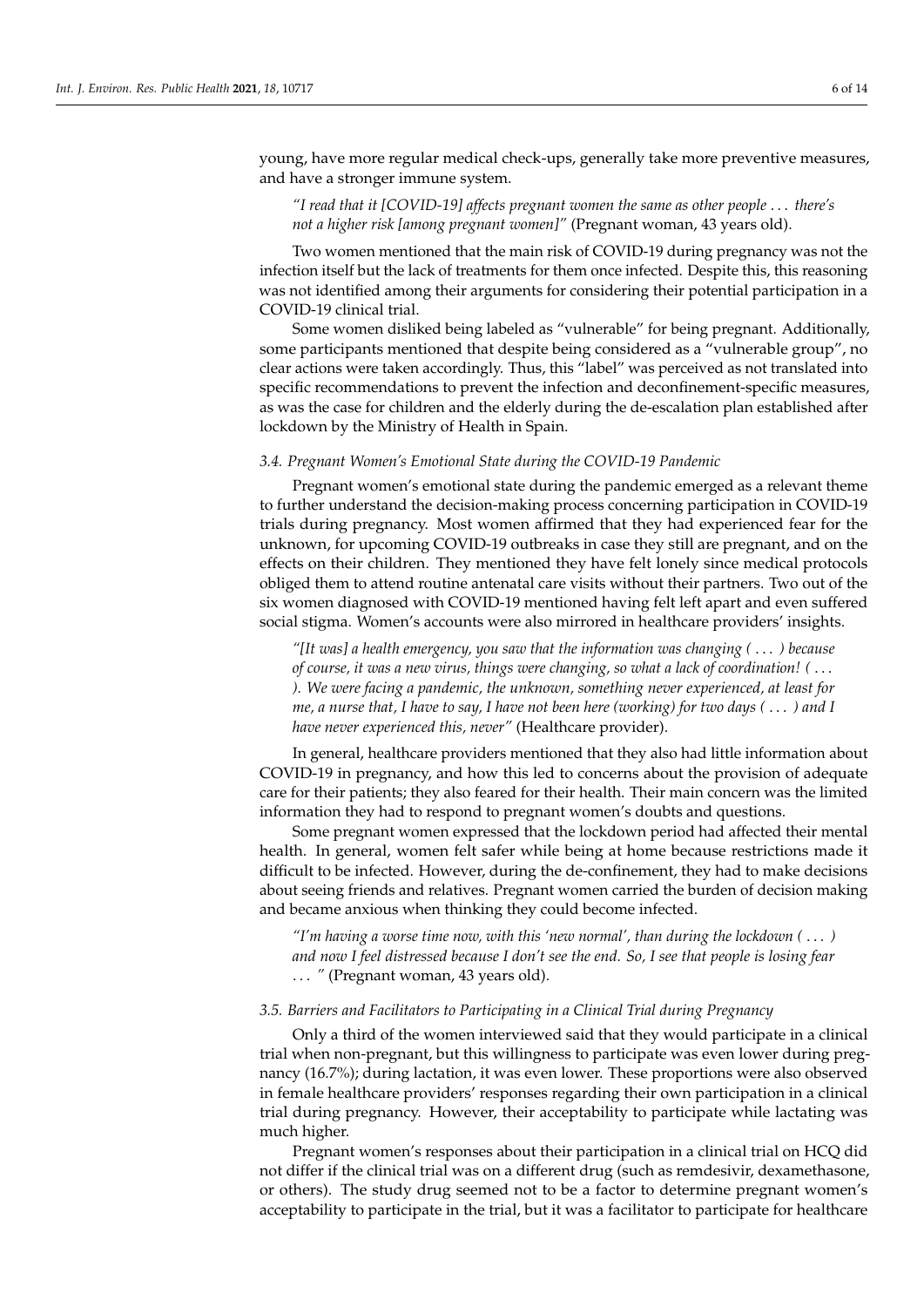providers. Table [2](#page-6-0) illustrates responses given by study participants regarding acceptability in clinical trials.

<span id="page-6-0"></span>**Table 2.** Acceptability of participating in a COVID-19 clinical trial reported among pregnant women and healthcare professionals.

| Question                                                                                       | Pregnant Women $(N = 24)$ |       | Healthcare Professionals ( $N = 6$ ) |               |
|------------------------------------------------------------------------------------------------|---------------------------|-------|--------------------------------------|---------------|
|                                                                                                | $\boldsymbol{n}$          | $\%$  | $\boldsymbol{n}$                     | $\frac{0}{0}$ |
| Would you participate in a clinical<br>trial as a non-pregnant adult?                          |                           |       |                                      |               |
| Yes                                                                                            | 7                         | 29.2  | $\overline{4}$                       | 66.7          |
| No                                                                                             | 9                         | 37.5  |                                      | 16.7          |
| Maybe                                                                                          | 8                         | 33.3  | $\mathbf{1}$                         | 16.7          |
| Would you participate in a clinical<br>trial during pregnancy?                                 |                           |       |                                      | *             |
| Yes                                                                                            | $\overline{4}$            | 16.7  | $\overline{2}$                       | 40.0          |
| No                                                                                             | 14                        | 58.3  | 1                                    | 20.0          |
| Maybe                                                                                          | 6                         | 25.0  | 2                                    | 40.0          |
| Would you participate in a clinical<br>trial during breastfeeding?                             |                           | $***$ |                                      | $\ast$        |
| Yes                                                                                            | 3                         | 14.3  | $\overline{4}$                       | 80.0          |
| No                                                                                             | 12                        | 57.1  | $\theta$                             | $\Omega$      |
| Maybe                                                                                          | 6                         | 28.6  | $\mathbf{1}$                         | 20.0          |
| Would you participate in a clinical<br>trial while pregnant in which HCQ<br>is the study drug? |                           |       |                                      | $\ast$        |
| Yes                                                                                            | 5                         | 20.8  | $\overline{4}$                       | 80.0          |
| No                                                                                             | 15                        | 62.5  | 1                                    | 20.0          |
| Maybe                                                                                          | $\overline{4}$            | 16.7  | $\theta$                             | $\theta$      |
| Would you participate in a clinical                                                            |                           |       |                                      |               |
| trial while pregnant in which HCQ<br>is NOT the study drug?                                    |                           |       |                                      | *             |
| Yes                                                                                            | 5                         | 20.8  | $\overline{2}$                       | 40.0          |
| No                                                                                             | 15                        | 62.5  | $\mathbf{1}$                         | 20.0          |
| Maybe                                                                                          | $\overline{4}$            | 16.7  | $\overline{2}$                       | 40.0          |

HCQ: hydroxychloroquine; \* only applicable to female healthcare professionals (*N* = 5); \*\* in one interview, this topic was not raised, and two women were not able to lactate due to medical reasons (*N* = 21).

> Pregnant women accounted for several reasons for their acceptance or refusal to participate in a hypothetical clinical trial on COVID-19; in case of refusal, they also listed the possible circumstances that could modify their choice. Reasons given by participants are illustrated in Table [3.](#page-7-0)

> According to pregnant women's reasoning for accepting, or not, to participate in a clinical trial, several barriers and facilitators were identified and can be classified into individual, interpersonal, and trial-related factors, as shown in Table [4.](#page-8-0)

> Rejection to drug uptake during pregnancy and fears of adverse effects on the babies were pointed as the major reasons for refusing to participate in a clinical trial. Healthcare professionals explained that women often referred to "secondary effects related to the drug" as a barrier to participate in the trial. However, when exploring the reasons for not participating in the trial in depth, women mentioned "adverse effects related to potential fetal damage", using both terms interchangeably.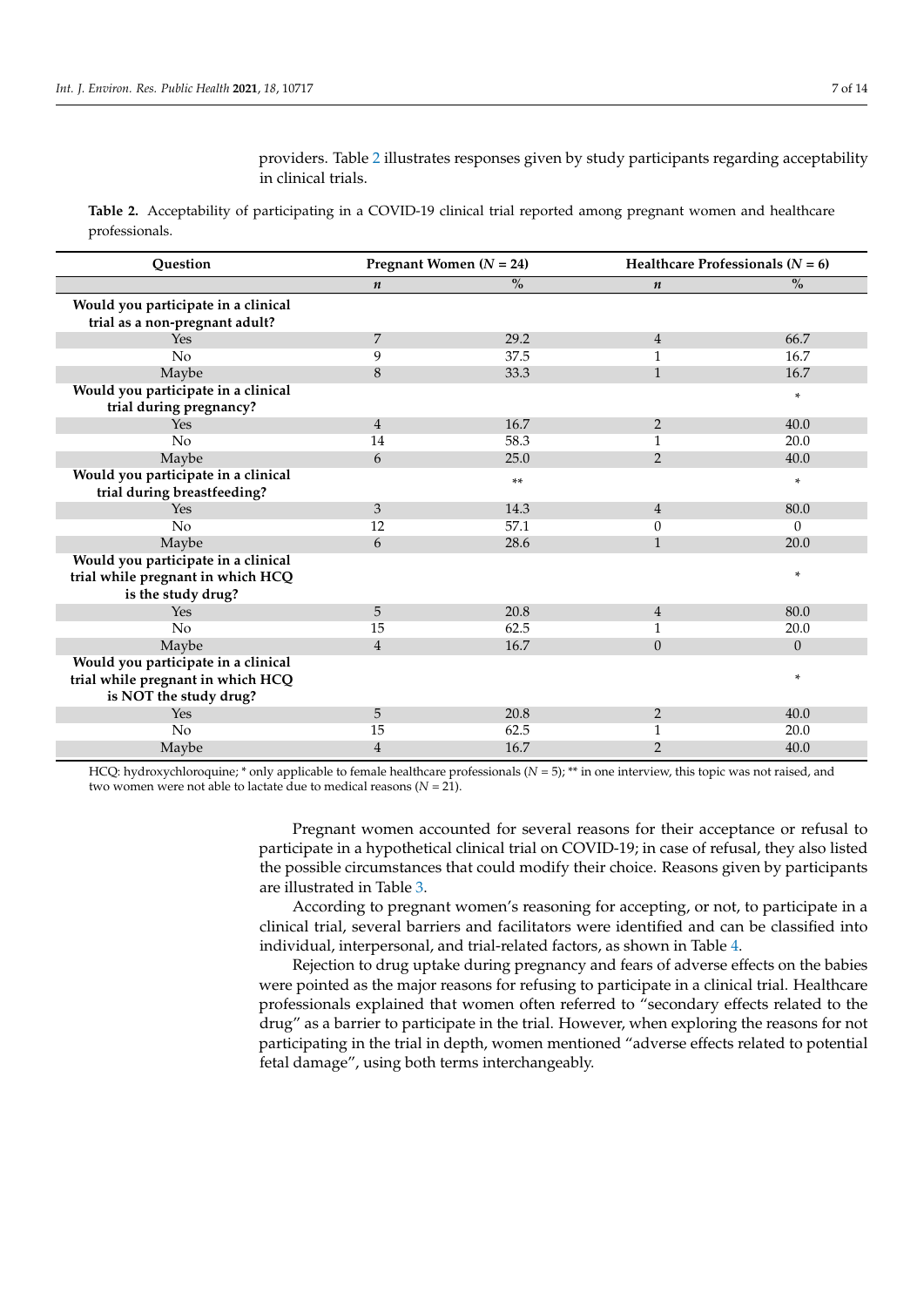<span id="page-7-0"></span>

| Code                                                                           | Reason                                                                                                                                                                                                                                                                                                                                                                                                                                                                                                                                                                                                                                                                                                                                                                                                                                                                                                                                                                                                                                              |
|--------------------------------------------------------------------------------|-----------------------------------------------------------------------------------------------------------------------------------------------------------------------------------------------------------------------------------------------------------------------------------------------------------------------------------------------------------------------------------------------------------------------------------------------------------------------------------------------------------------------------------------------------------------------------------------------------------------------------------------------------------------------------------------------------------------------------------------------------------------------------------------------------------------------------------------------------------------------------------------------------------------------------------------------------------------------------------------------------------------------------------------------------|
| Acceptable                                                                     | To help others<br>٠<br>She assumes that a clinical trial with pregnant women is reliable/safe<br>٠<br>If not pregnant, and the clinical trial is for her direct benefit for a disease she already has<br>٠<br>She already knows the drug because she is taking HCQ (during pregnancy) due to other<br>medical concerns<br>Empathy with healthcare staff who have been working during the pandemic<br>٠<br>To advance in science                                                                                                                                                                                                                                                                                                                                                                                                                                                                                                                                                                                                                     |
| Not acceptable                                                                 | She does not like taking drugs on a general basis<br>٠<br>She does not like taking drugs during pregnancy<br>٠<br>She has been told to not take drugs during pregnancy<br>٠<br>She is not infected with the disease under study<br>Uncertainties and fear about the consequences of the drug, or the placebo, on herself and her<br>baby<br>Because a drug that has to be tested and it may not be safe<br>٠<br>Perception of HCQ as a non-effective drug<br>٠<br>Not receiving clear information about the clinical trial by a medical doctor<br>٠<br>She is already taking other drugs during pregnancy (to avoid interactions)<br>$\bullet$<br>She forgets about taking pills regularly<br>٠<br>She just wants to be calmed and relaxed during pregnancy, does not want to have extra medical<br>$\bullet$<br>follow-ups<br>Not acceptable by her partner/relatives<br>٠<br>Because there is not a higher risk of the disease for pregnant women<br>Still too early to trust scientific articles and studies<br>Own decision may affect her baby |
| <b>Circumstances for</b><br>doubting or accepting to<br>participate in a trial | If it does not have adverse effects (does not harm the baby)<br>٠<br>During breastfeeding, because the baby is already born and healthy<br>$\bullet$<br>If this drug has already been tested during pregnancy<br>If a medical doctor explains why it is positive for current pregnancy (clear benefit for current<br>$\bullet$<br>pregnancy)<br>If there is evidence that COVID-19 causes a severe fetal disease<br>$\bullet$<br>If there's a higher risk of contagion and dangerous consequences among pregnant women<br>$\bullet$<br>If relatives/partner agree (or not) with her participation in the clinical trial<br>$\bullet$<br>If there is a horrible situation for the COVID-19 pandemic (end-of-the-world-like)<br>٠<br>If she is infected and COVID-19 has severe risks for pregnancy<br>٠                                                                                                                                                                                                                                              |

**Table 3.** Reasons given by interviewed pregnant women for participating or not in a clinical trial.

# HCQ: hydroxychloroquine.

Healthcare providers' concerns for inclusion of pregnant women in a clinical trial are likely to negatively affect recruitment. During the interviews, healthcare providers expressed doubts regarding their own potential involvement in a clinical trial as study subjects. One health professional acknowledged that these doubts could influence the recommendations given to pregnant women to participate in a trial. Some healthcare providers mentioned that they would not recommend their patients to be enrolled in a clinical trial if they themselves do not trust the drug, the clinical trial design, or the research team.

*"To recommend something with which I do not feel good* . . . *I see it* . . . *a bit* . . . *incorrect. If it is a drug that does not have risks, I would take it! But me, in the moment that it has some risks, I would recommend it to my patients, but I would not hide those risks"* (Healthcare professional).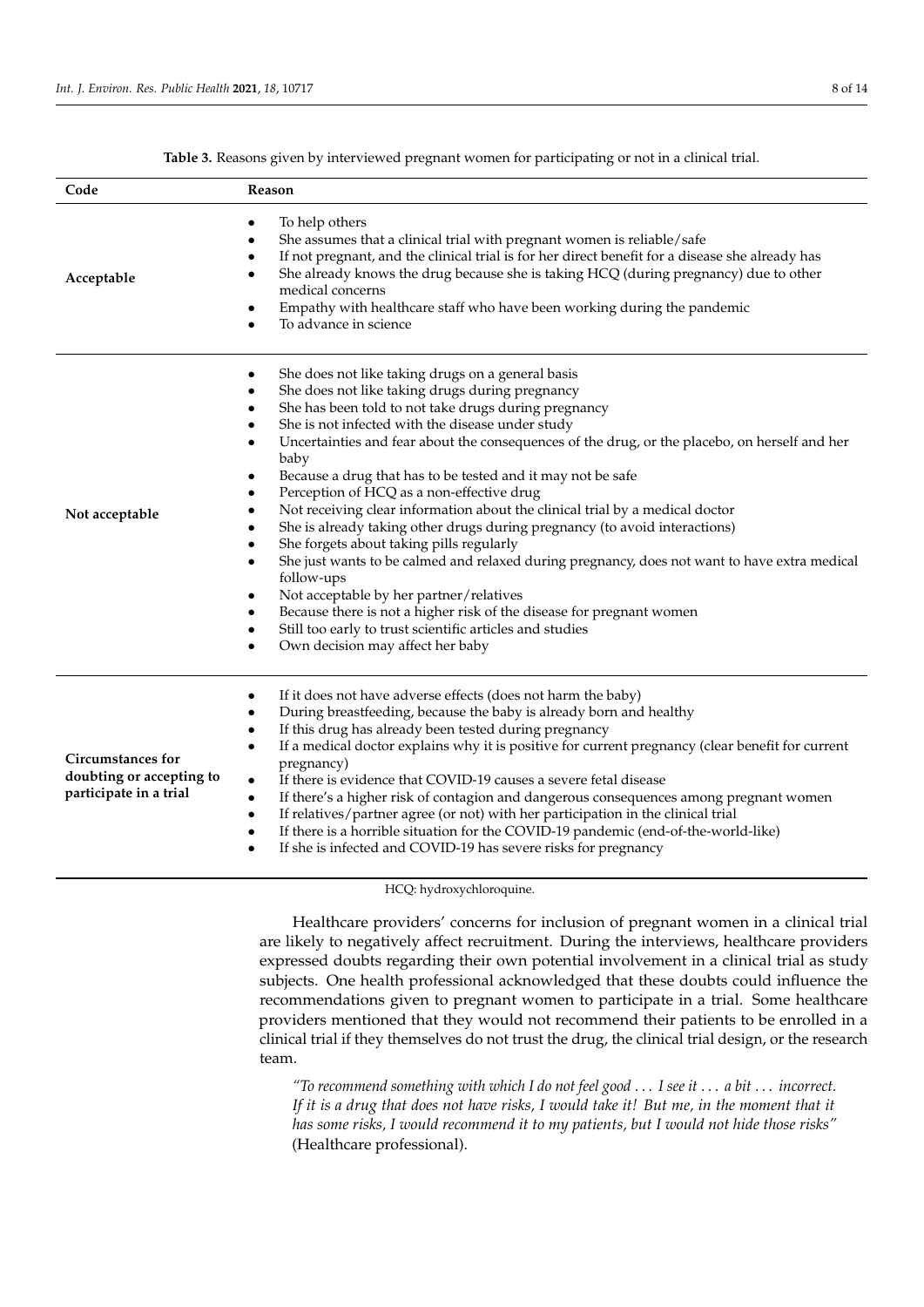<span id="page-8-0"></span>

| Categories    | <b>Barriers</b>                                                                                                                                                                                                                                                                                                                                                                                                   | Facilitators                                                                                                                                                                                                                                                                                                                                                                                                                              |
|---------------|-------------------------------------------------------------------------------------------------------------------------------------------------------------------------------------------------------------------------------------------------------------------------------------------------------------------------------------------------------------------------------------------------------------------|-------------------------------------------------------------------------------------------------------------------------------------------------------------------------------------------------------------------------------------------------------------------------------------------------------------------------------------------------------------------------------------------------------------------------------------------|
| Individual    | Attitudes of rejection towards drugs in general<br>Attitudes of rejection towards any intervention,<br>$\bullet$<br>especially drugs or vaccines, during pregnancy<br>Lack of knowledge of the disease under study<br>Low perception of risk of disease severity                                                                                                                                                  | Willingness to help other pregnant women<br>Feelings of contribution to advances in science<br>High perception of risk and disease severity<br>during pregnancy<br>Awareness of the negative consequences of the<br>disease on the fetus                                                                                                                                                                                                  |
| Interpersonal | Absence of partner/relatives' support for<br>enrolling in the clinical trial                                                                                                                                                                                                                                                                                                                                      | Partner and relatives' presence and support for<br>enrolling in the trial<br>Close relationship with a healthcare professional<br>who is trusted and recommends her inclusion                                                                                                                                                                                                                                                             |
| Trial-related | Not clear information about the intervention<br>(drug/vaccine) of the clinical trial<br>Possibility of avoiding infection by social<br>$\bullet$<br>isolation, without the need to take a pill<br>Lack of trusted and/or known staff at<br>recruitment<br>Having to participate without being infected (for<br>the purpose of prevention)<br>Excess of the medical check-ups (trial<br>$\bullet$<br>appointments) | Adequate communication channels (intended<br>time and setting)<br>Information about the difference between the<br>secondary/after effects and adverse effects of the<br>study drug<br>Understanding of the lack of adverse effects of<br>the intervention in her fetus.<br>Having to participate in being infected (for the<br>purpose of treatment)<br>Involvement of specialized clinical staff<br>(gynecologists, etc.) at recruitment |

**Table 4.** Barriers and facilitators for pregnant women to participate in a clinical trial during pregnancy.

Regarding facilitators for clinical trial participation, pregnant women expressed that they would change their decision if a direct benefit to themselves or their babies could be perceived, in the case of COVID-19, this would be a reduced risk of infection and/or vertical transmission.

*"If I'm being told that the virus can brutally affect the fetus* . . . *this is another thing, huh? (* . . . *) Maybe I'd tend a little more towards the 'yes', huh?"* (Pregnant woman, 35 years old).

Healthcare providers mentioned the presence of pregnant women's partners' or relatives' in the recruitment process as facilitators for trial participation acceptability. This was also reported by some of the pregnant women interviewed. Both healthcare providers and the pregnant women themselves acknowledged that recommendations given to pregnant women regarding generally avoiding taking drugs hinder their participation in clinical trials on medicinal products.

*"I can't take medicines [because of being pregnant]), and now it turns out that mmm* . . . *they have to give me drugs for something else* . . . *? (* . . . *) No, no* . . . *"* (Pregnant woman, 35 years old).

Healthcare providers also mentioned that the limited available information on COVID-19 in pregnancy might also affect pregnant women's decision to participate in a clinical trial on the infection. Healthcare workers also differentiated the willingness to participate in the clinical trial between participants who have COVID-19 and those who are uninfected or asymptomatic.

Based on the identified barriers and facilitators, different factors emerged as affecting the decision-making process of pregnant women to participate in a clinical trial, as illustrated in Figure [1.](#page-9-0)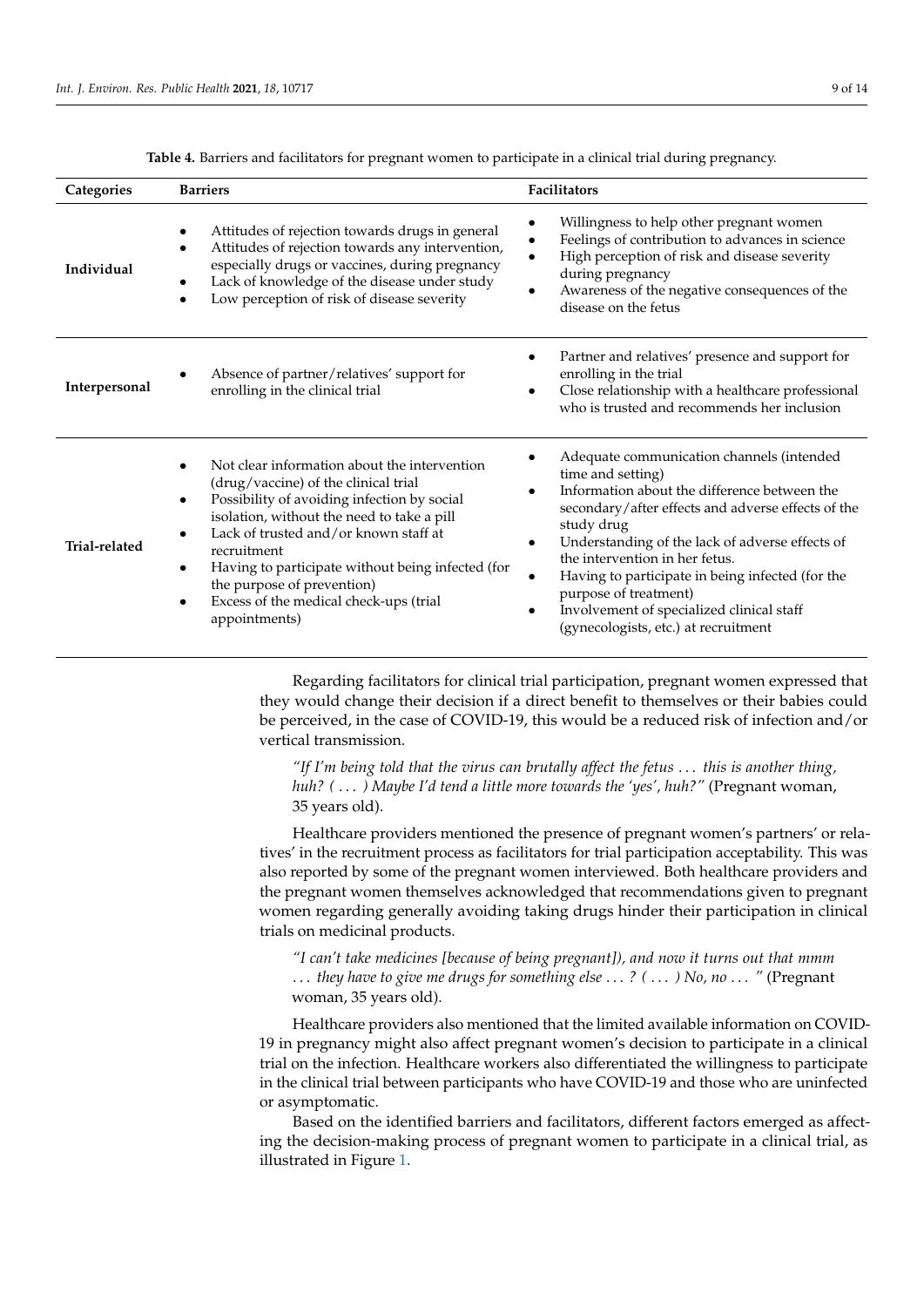<span id="page-9-0"></span>



**Figure 1.** Pregnant women's decision factors to participate in a clinical trial during pregnancy.

# **4. Discussion**

trated in Figure 1.

Knowledge about clinical research

Attitudes towards medicines

**Figure 1.** Pregnant women's decision factors to participate in a clinical trial during pregnancy. as explored pregnant women's and healthcare providers' perceptions and experiences of participating in a drug-based clinical trial during pregnancy during the COVID-19 particulare in optime. Our intentiger point to several ractors that influence the decision<br>making process to participate in clinical trials during pregnancy, which, in turn, dialog making process to participate in emitted trials during pregnancy, which, in tarit, dialog<br>with the multidimensional approach to acceptability that has informed our study [\[28\]](#page-13-7). The theoretical framework proposed by Sekhon et al.  $[28]$  envisions seven component constructs process to participate in clinical trials during pregnancy, which, in turn, dialog with the comprising a complex conceptualization of acceptability (either anticipated or reported). Even if in our study factors have been grouped in broader categories, certain parallels can<br>Even if in our study factors have been grouped in broader categories, certain parallels can be found between the identified potential barriers and facilitators and the seven constructs be found between the identified potential barriers and facilitators and the seven constructs that build up the definition of acceptability in the aforementioned theoretical framework. For instance, the affective attitude and the burden associated with participating in the intervention are reflected in our participants' insights. Therefore, our results support the need to adopt a multidimensional perspective to provide a more nuanced assessment of pregnant women's acceptability to participate in clinical trials. In this study, we have identified some potential barriers and facilitators as well pandemic in Spain. Our findings point to several factors that influence the decision-

In general, pregnant women's acceptability to participate in a clinical trial on COVID-19 was low, and concerns and fears around potential harm to their babies were the main reasons for it. Most women would not accept participating in a clinical trial, but they would accept it in the case where a personal benefit was perceived. For instance, women reported they would participate in a trial if vertical transmission of the virus is evidenced to be common or if the disease in pregnancy entails severe risks and complications. Thus, the individual risk–benefit assessment seems to be decisive in the context of our study. As already reported, helping others or advancing science are not strong enough arguments for improving pregnant women's acceptability [\[24\]](#page-13-3).

Factors influencing pregnant women's decisions regarding clinical trial participation have been previously identified [\[18–](#page-12-12)[22\]](#page-13-0). However, the context of the COVID-19 pandemic could have accentuated the effect of these factors on pregnant women's decision-making processes. It has been argued that contexts and circumstances in which individuals are asked to consider their participation in a clinical trial are determinants influencing their decision-making [\[25\]](#page-13-4). In the context of the COVID-19 pandemic, factors related to uncertainty, a perceived lack of access to entitled sources of information, and mental stress and fear could all be underpinning the decision to participate in a clinical trial during pregnancy. We have observed in this study that the context of the COVID-19 pandemic has had a profound effect on the emotional state of pregnant women, which has framed their overall reaction to participating in a COVID-19 clinical trial, thus, influencing their anticipated acceptability to participate [\[28\]](#page-13-7). Interviewed women lacked quality information about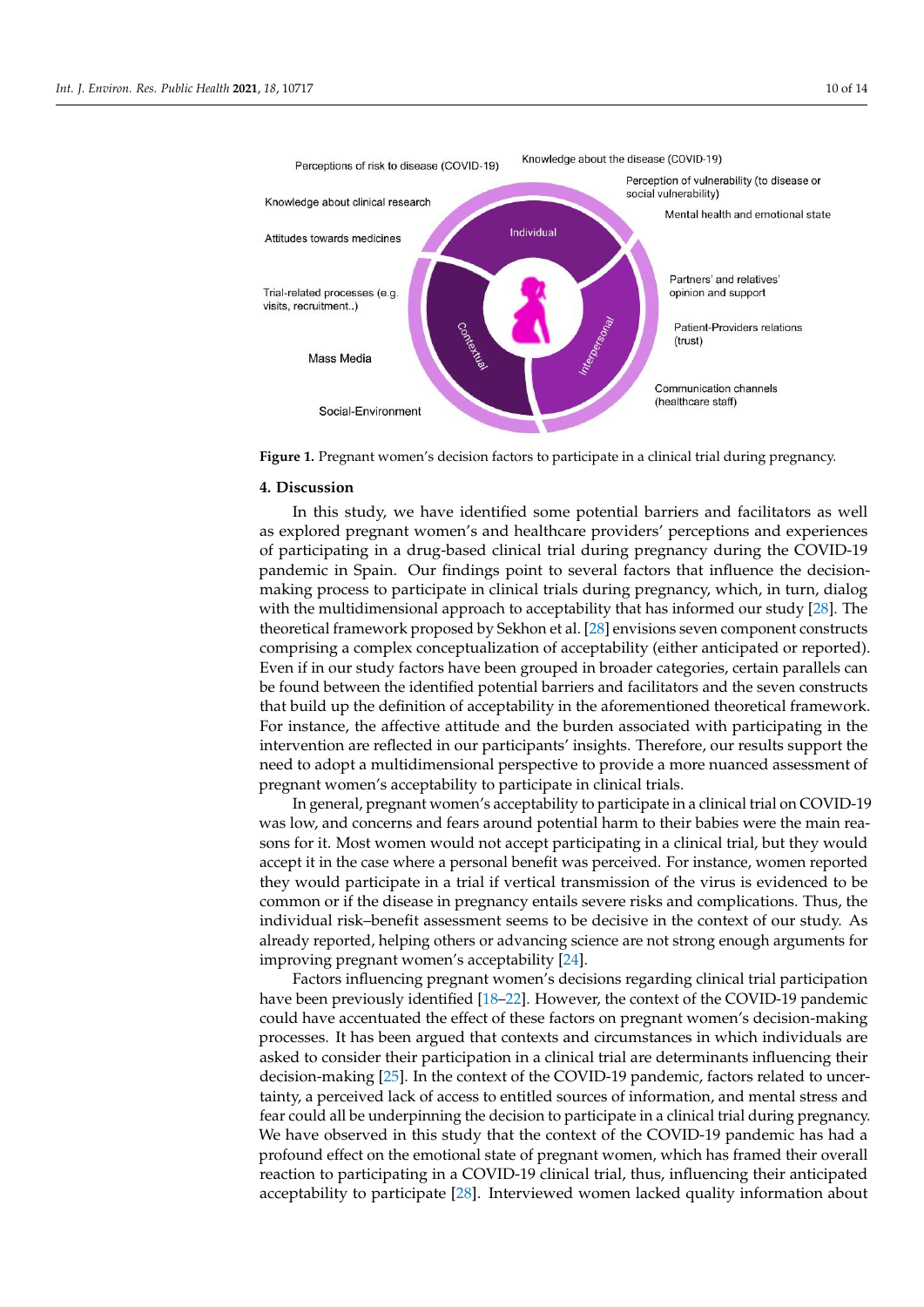COVID-19 in pregnancy from the media, and importantly, from their healthcare providers. The latter influenced the experience of anxiety and emotional distress that increased after the ending of the lockdown period due to the perception of increased risks of being infected during the de-escalation of control measures. However, the changes in women's risk perceptions did not lead to changes in their attitudes towards potential participation in a clinical trial. The emotional burden of being pregnant during a pandemic plus the general sense of uncertainty about the disease is likely to influence women's willingness to participate in a clinical trial. Similarly, our findings also suggest that close relatives and partners have an important role to play in the decision-making process, in contradiction with a study conducted in the UK pre-COVID-19 pandemic, where the influence of families on pregnant women's decisions on trial participation was apparently minor [\[21\]](#page-13-2).

We also observed that the study drug did not seem to influence the acceptability of trial participation. These findings are in agreement with other studies and suggest that the main concern about participation in a clinical trial relates to the potential consequences of the drug on the fetus, regardless of the type of drug [\[33\]](#page-13-12). Nevertheless, the contrast between the attitudes of healthcare professionals towards the use of certain drugs during pregnancy and the initial reluctance to take drugs in the context of a clinical trial, as expressed by pregnant women, suggests that the fear of taking drugs during pregnancy probably relates to the insufficient information on the therapeutic value of certain drugs in pregnancy. Pregnant women were more prone to participate in a clinical trial when it was clearly explained that the drug under study was already used during pregnancy [\[34\]](#page-13-13).

A cross-cutting response, confirmed by the views of the healthcare providers interviewed, was the need for the women to be reassured that there would not be any potential harm to the fetus when invited to participate in a clinical trial. This leads to reflection on how potential risks of participation are transmitted during recruitment processes in clinical trials in pregnancy. On the one hand, potential adverse effects to the fetus (preterm birth, spontaneous abortion, fetal or child anomalies, etc.) are not the same as secondary effects that the woman may experience (dizziness, vomiting, headache, etc.). The interchangeable use of these terms leads to confusion between *secondary effects*, inherent in all drugs, and *adverse effects*, which might increase hesitancy to participate in the clinical trial. On the other hand, the potential risks of participation in clinical trials as determined by researchers may not match pregnant women's understandings and perceptions of these risks, which is a challenge to deal with during the recruitment processes [\[24\]](#page-13-3). Ethical concerns may arise when defining an "acceptable risk" a woman must accept during their participation. It may differ due to different women's "reasonable risk perception" and the extent to which these risks could be tolerated [\[4\]](#page-12-2). All these concerns must be considered when tailoring the messages at the time of recruitment.

The findings from this study also suggest that clear messages might not be enough to facilitate pregnant women's participation. In alignment with other studies, most of the interviewed women expressed the need to count on known and trusted sources of information, such as obstetricians and midwives [\[21\]](#page-13-2). Women's responses can be explained by the fact that they were not part of the clinical trial within which the study was framed. Their answers referred to hypothetical participation, hence not being aware that enrolled participants actually counted on these sources at the time of recruitment. Nonetheless, their perspectives point to the right of pregnant women to decide about their participation in a trial after proper counseling from healthcare staff so that all possible risks and benefits of their participation are mentioned [\[18,](#page-12-12)[19](#page-12-13)[,22,](#page-13-0)[23\]](#page-13-1). Therefore, there is a need to ensure an accurate communication channel in an empathetic atmosphere during the recruitment processes, especially in the delicate context of the COVID-19 pandemic.

Despite the need to include pregnant and lactating women in clinical research [\[11\]](#page-12-14), approaches to enhance adherence to their participation seem to still be overlooked. As illustrated in Figure [1,](#page-9-0) deciding to participate in a clinical trial during pregnancy can be influenced by a combination of factors, the relevance of which may vary depending on the circumstances, from emergencies to situations where decisions can be taken calmly. Thus,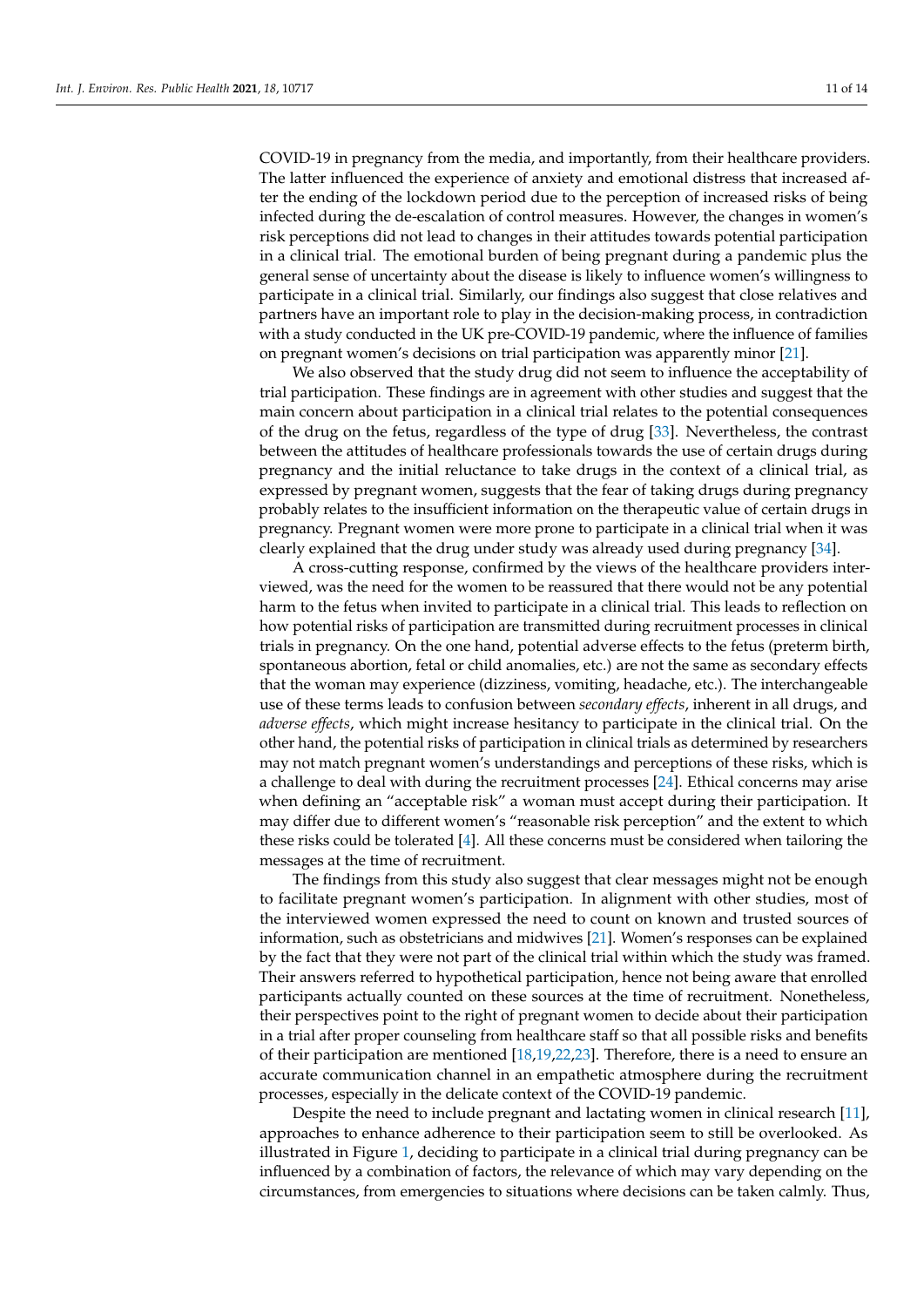a contextually sensitive understanding of pregnant women's perceptions, attitudes, and behaviors is key for the correct and ethical success of the clinical development of medicinal products, including clinical trials and their upcoming implementation.

The main limitation of the study is that a desirability bias might have affected the results, as healthcare professionals responsible for trial recruitment could be less likely to respond honestly to certain questions since they participated in a trial on HCQ in pregnancy. The main strengths of the study are the accounting for pregnant women's experiences, which may contribute to improving research procedures, as well as the feedback and insights provided directly by affected populations, women who faced the challenges of the COVID-19 pandemic while pregnant, and their healthcare professionals. Nevertheless, healthcare providers' perceptions and first-hand experiences on maternal care during the pandemic provided valuable insights. By analyzing these dual perspectives, we think this study has contributed to a more nuanced understanding of the factors that need to be considered during trial's recruitment processes involving pregnant women, especially in a context such as the COVID-19 pandemic. Finally, by providing relevant insights on how pregnant women relate to clinical research, the study also points at crucial issues to analyze conceptualizations of motherhood and pregnancy or ethics in research during pregnancy.

# **5. Conclusions**

Acceptability to participate in a drug-based clinical trial on COVID-19 during pregnancy among pregnant women in Spain during the COVID-19 pandemic context was generally low. The reasons for this may be due to the limited knowledge about COVID-19 and its consequences in pregnancy, together with a low perception of vulnerability. The most important facilitators found were trust in healthcare providers and the understanding that the study drug would not cause harm to the fetus. The role of partners and relatives may be relevant in the decision-making process. Clinical trial participation might be boosted by facilitating an effective communication strategy among healthcare professionals and women, responding to their doubts regarding drug safety and its effects on fetal health, and including other family members in this process. Further operational research is needed to understand the perceptions of pregnant women about medical products that may be needed during pregnancy.

**Supplementary Materials:** The following are available online at [https://www.mdpi.com/article/10](https://www.mdpi.com/article/10.3390/ijerph182010717/s1) [.3390/ijerph182010717/s1,](https://www.mdpi.com/article/10.3390/ijerph182010717/s1) File S1: SSI question guide: AcCOV study. File S2: Reporting checklist for qualitative studies: Based on the SRQR guidelines.

**Author Contributions:** Conceptualization, E.M.-C., C.E.-F., C.P.-D. and A.B.; methodology, E.M.-C. and C.E.-F.; validation, C.P.-D., L.G.-O., H.C., L.B.H., M.d.M.G., A.B., R.G. and C.M.; formal analysis, E.M.-C. and C.E.-F.; investigation, E.M.-C. and C.E.-F.; resources, E.M.-C. and C.E.-F.; data curation, E.M.-C. and C.E.-F.; writing—original draft preparation, E.M.-C. and C.E.-F.; writing—review and editing, C.P.-D., L.G.-O., H.C., L.B.H., M.d.M.G., A.G., E.F.-P., M.Á.R., P.T., A.B., R.G. and C.M.; supervision, A.B., R.G. and C.M. All authors have read and agreed to the published version of the manuscript.

**Funding:** The authors disclose receipt of the following financial support for the research, authorship, and/or publication of this article: this research was supported by Instituto de Salud Carlos III, grant number (COV20/00286). E.M.-C. was supported by a predoctoral fellowship from "la Caixa" Foundation (ID 100010434) with the fellowship code (LCF/BQ/ES17/11600006). A.B. was supported by the Ministry of Science, Innovation, and Universities, Government of Spain, through a Ramon y Cajal Grant (RYC-2013-14512). ISGlobal is a member of the CERCA Programme, Generalitat de Catalunya.

**Institutional Review Board Statement:** The study was conducted according to the guidelines of the Declaration of Helsinki and approved by the Ethics Review Committee of the Hospital Clínic Barcelona (Protocol code Reg. No. HCB/2020/0382; date of approval: 29 June 2020).

**Informed Consent Statement:** Informed consent was obtained from all subjects involved in the study.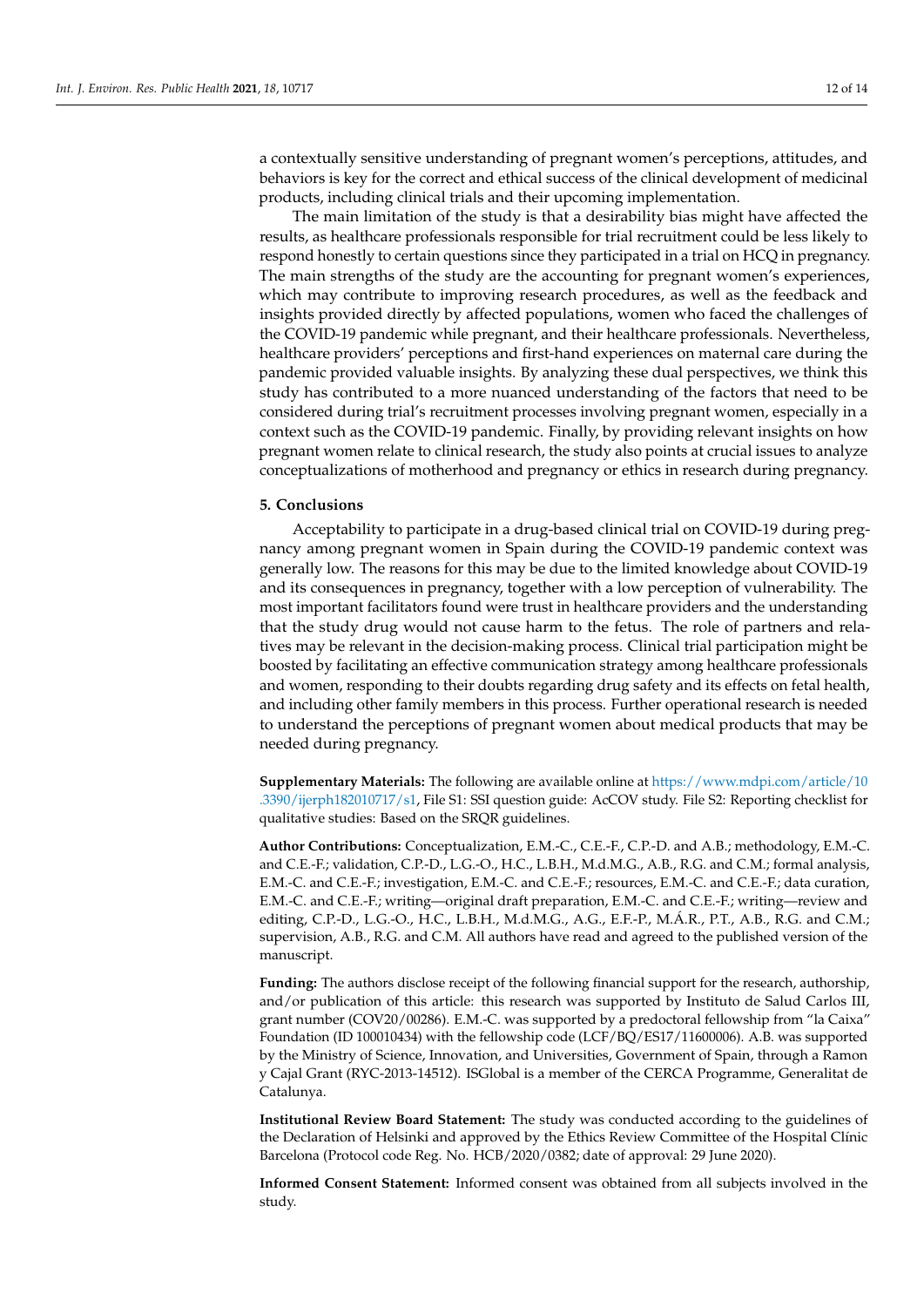**Data Availability Statement:** No new data were created or analyzed in this study. Data sharing is not applicable to this article.

**Acknowledgments:** We are grateful to the women and healthcare professionals who participated in the interviews, but also to all women who were pregnant during the COVID-19 pandemic, for their courage and resilience. We would like to acknowledge the healthcare professionals who provided us with contacts for the interviews. Special thanks to Yara Alonso for her valuable comments on this paper. We acknowledge support from the Spanish Ministry of Science and Innovation through the "Centro de Excelencia Severo Ochoa 2019–2023" Program (CEX2018-000806-S) and support from the Generalitat de Catalunya through the CERCA Program.

**Conflicts of Interest:** The authors declare no conflict of interest. The funders had no role in the design of the study; in the collection, analyses, or interpretation of data; in the writing of the manuscript, or in the decision to publish the results.

# **References**

- <span id="page-12-0"></span>1. van der Graaf, R.; van der Zande, I.S.; den Ruijter, H.M.; Oudijk, M.A.; van Delden, J.J.; Rengerink, K.O.; Groenwold, R.H. Fair inclusion of pregnant women in clinical trials: An integrated scientific and ethical approach. *Trials* **2018**, *19*, 78. [\[CrossRef\]](http://doi.org/10.1186/s13063-017-2402-9)
- <span id="page-12-7"></span>2. Whitehead, C.L.; Walker, S.P. Consider pregnancy in COVID-19 therapeutic drug and vaccine trials. *Lancet* **2020**, *395*, e92. [\[CrossRef\]](http://doi.org/10.1016/S0140-6736(20)31029-1)
- <span id="page-12-1"></span>3. Payne, P. Including Pregnant Women in Clinical Research: Practical Guidance for Institutional Review Boards. *Ethic Hum. Res.* **2019**, *41*, 35–40. [\[CrossRef\]](http://doi.org/10.1002/eahr.500036) [\[PubMed\]](http://www.ncbi.nlm.nih.gov/pubmed/31743630)
- <span id="page-12-2"></span>4. Heyrana, K.; Byers, H.M.; Stratton, P. Increasing the Participation of Pregnant Women in Clinical Trials. *JAMA* **2018**, *320*, 2077–2078. [\[CrossRef\]](http://doi.org/10.1001/jama.2018.17716) [\[PubMed\]](http://www.ncbi.nlm.nih.gov/pubmed/30422300)
- <span id="page-12-3"></span>5. Bischof, E.; Oertelt-Prigione, S.; Morgan, R.; Klein, S.L.; The Sex and Gender in COVID19 Clinical Trials Working Group (SGC); Gender and COVID19 Working Group. Towards Precision Medicine: Inclusion of Sex and Gender Aspects in COVID-19 Clinical Studies—Acting Now before It Is Too Late—A Joint Call for Action. *Int. J. Environ. Res. Public Health* **2020**, *17*, 3715. [\[CrossRef\]](http://doi.org/10.3390/ijerph17103715)
- <span id="page-12-4"></span>6. Gomes, M.F.; De La Fuente-Núñez, V.; Saxena, A.; Kuesel, A.C. Protected to death: Systematic exclusion of pregnant women from Ebola virus disease trials. *Reprod. Health* **2017**, *14*, 47–55. [\[CrossRef\]](http://doi.org/10.1186/s12978-017-0430-2)
- <span id="page-12-5"></span>7. Schrauf, S.; Tschismarov, R.; Tauber, E.; Ramsauer, K. Current Efforts in the Development of Vaccines for the Prevention of Zika and Chikungunya Virus Infections. *Front. Immunol.* **2020**, *11*, 592. [\[CrossRef\]](http://doi.org/10.3389/fimmu.2020.00592)
- 8. Maslow, J.N. Zika Vaccine Development—Current Progress and Challenges for the Future. *Trop. Med. Infect. Dis.* **2019**, *4*, 104. [\[CrossRef\]](http://doi.org/10.3390/tropicalmed4030104)
- <span id="page-12-6"></span>9. Castanha, P.M.S.; A Marques, E.T. Vaccine development during global epidemics: The Zika experience. *Lancet Infect. Dis.* **2020**, *20*, 998–999. [\[CrossRef\]](http://doi.org/10.1016/S1473-3099(20)30360-1)
- <span id="page-12-8"></span>10. Heath, P.T.; Le Doare, K.; Khalil, A. Inclusion of pregnant women in COVID-19 vaccine development. *Lancet Infect. Dis.* **2020**, *20*, 1007–1008. [\[CrossRef\]](http://doi.org/10.1016/S1473-3099(20)30638-1)
- <span id="page-12-14"></span>11. LaCourse, S.M.; John-Stewart, G.; Waldorf, K.M.A. Importance of Inclusion of Pregnant and Breastfeeding Women in COVID-19 Therapeutic Trials. *Clin. Infect. Dis.* **2020**, *71*, 879–881. [\[CrossRef\]](http://doi.org/10.1093/cid/ciaa444)
- 12. Pastick, K.A.; Nicol, M.R.; Smyth, E.; Zash, R.; Boulware, D.R.; Rajasingham, R.; McDonald, E.G. A Systematic Review of Treatment and Outcomes of Pregnant Women With COVID-19—A Call for Clinical Trials. *Open Forum Infect. Dis.* **2020**, *7*, ofaa350. [\[CrossRef\]](http://doi.org/10.1093/ofid/ofaa350)
- 13. Farrell, R.; Michie, M.; Pope, R. Pregnant Women in Trials of Covid-19: A Critical Time to Consider Ethical Frameworks of Inclusion in Clinical Trials. *Ethic Hum. Res.* **2020**, *42*, 17–23. [\[CrossRef\]](http://doi.org/10.1002/eahr.500060)
- 14. Einav, S.; Ippolito, M.; Cortegiani, A. Inclusion of pregnant women in clinical trials of COVID-19 therapies: What have we learned? *Br. J. Anaesth.* **2020**, *125*, e326–e328. [\[CrossRef\]](http://doi.org/10.1016/j.bja.2020.05.020)
- <span id="page-12-9"></span>15. Bardají, A.; Sevene, E.; Cutland, C.; Menéndez, C.; Omer, S.B.; Aguado, T.; Muñoz, F.M. The need for a global COVID-19 maternal immunisation research plan. *Lancet* **2021**, *397*, e17–e18. [\[CrossRef\]](http://doi.org/10.1016/S0140-6736(21)00146-X)
- <span id="page-12-10"></span>16. Taylor, M.M.; Kobeissi, L.; Kim, C.; Amin, A.; E Thorson, A.; Bellare, N.B.; Brizuela, V.; Bonet, M.; Kara, E.; Thwin, S.S.; et al. Inclusion of pregnant women in COVID-19 treatment trials: A review and global call to action. *Lancet Glob. Health* **2021**, *9*, e366–e371. [\[CrossRef\]](http://doi.org/10.1016/S2214-109X(20)30484-8)
- <span id="page-12-11"></span>17. Coday, M.; Boutin-Foster, C.; Sher, T.G.; Tennant, J.; Greaney, M.L.; Saunders, S.D.; Somes, G.W. Strategies for retaining study participants in behavioral intervention trials: Retention experiences of the nih behavior change consortium. *Ann. Behav. Med.* **2005**, *29*, 55–65. [\[CrossRef\]](http://doi.org/10.1207/s15324796abm2902s_9) [\[PubMed\]](http://www.ncbi.nlm.nih.gov/pubmed/15921490)
- <span id="page-12-12"></span>18. PATH. Adv RSV Matern Immun A Gap Anal Report 2018. 2018. Available online: [https//path.azureedge.net/media/documents/](https//path.azureedge.net/media/documents/Advancing_RSV_Maternal_Immunization__A_Gap_Analysis_Report.pdf) [Advancing\\_RSV\\_Maternal\\_Immunization\\_\\_A\\_Gap\\_Analysis\\_Report.pdf](https//path.azureedge.net/media/documents/Advancing_RSV_Maternal_Immunization__A_Gap_Analysis_Report.pdf) (accessed on 1 December 2020).
- <span id="page-12-13"></span>19. Oude Rengerink, K.; Logtenberg, S.; Hooft, L.; Bossuyt, P.M.; Mol, B.W. Pregnant womens' concerns when invited to a randomized trial: A qualitative case control study. *BMC Pregnancy Childbirth* **2015**, *15*, 207. [\[CrossRef\]](http://doi.org/10.1186/s12884-015-0641-x) [\[PubMed\]](http://www.ncbi.nlm.nih.gov/pubmed/26341516)
- 20. Mohanna, K.; Tunna, K. Withholding consent to participate in clinical trials: Decisions of pregnant women. *Br. J. Obstet. Gynaecol.* **1999**, *106*, 892–897. [\[CrossRef\]](http://doi.org/10.1111/j.1471-0528.1999.tb08426.x)